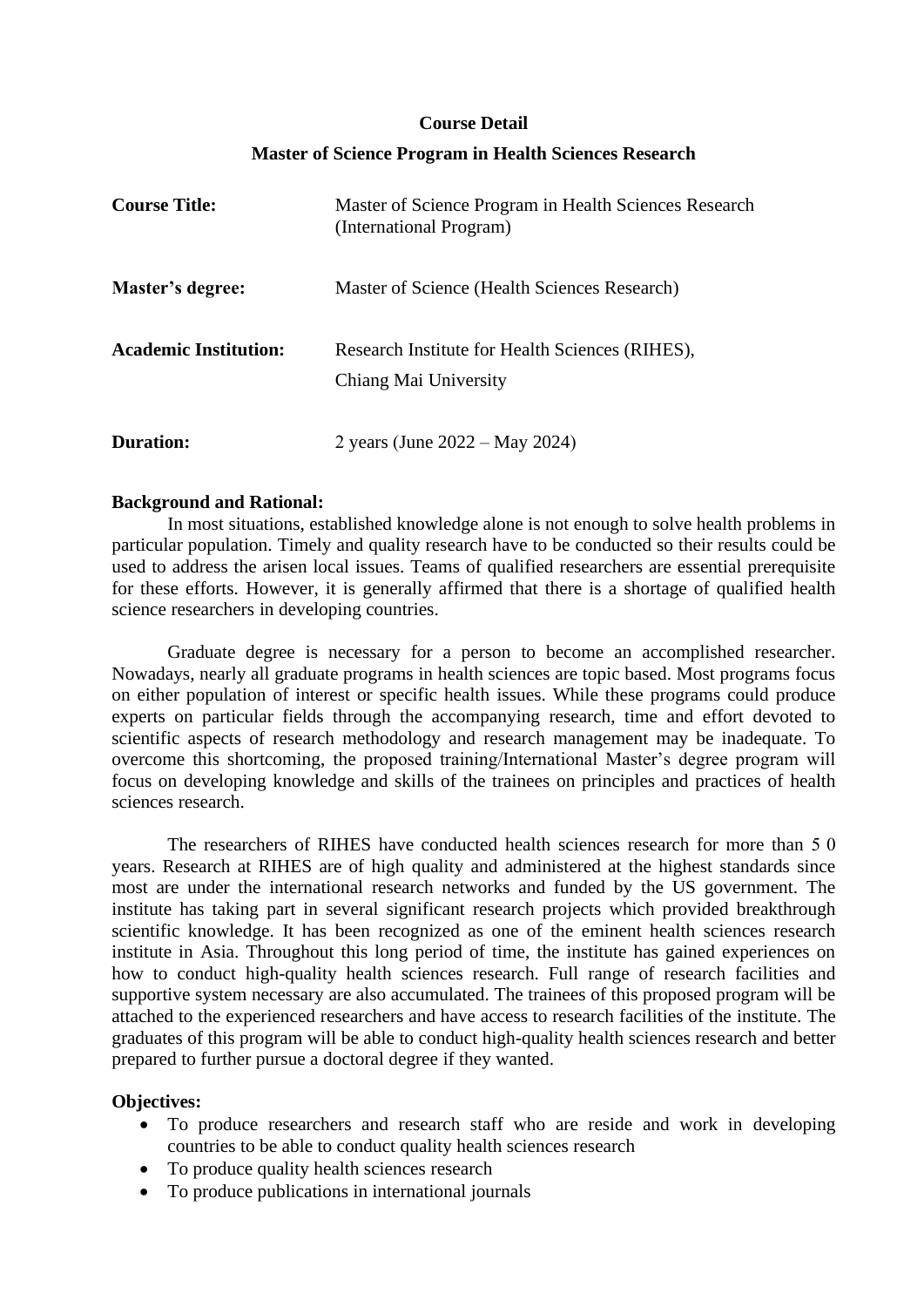- To create research networks among researchers who work on health sciences research in developing countries
- To create reputation of Thai's academics and health sciences research capabilities

# **Course Synopsis and Methodology:**

## **1. Study plan**

The period of study is two years. Student must produce a thesis with a minimum of 12 credits, and take a minimum of 24 graduate courses credits (a minimum of 6 courses).

|                          | Year 1                                                                                                                                                                                                                                                                                                                                                                                                       |                |                          |                                                                                                                        |                |
|--------------------------|--------------------------------------------------------------------------------------------------------------------------------------------------------------------------------------------------------------------------------------------------------------------------------------------------------------------------------------------------------------------------------------------------------------|----------------|--------------------------|------------------------------------------------------------------------------------------------------------------------|----------------|
| 1 <sup>st</sup> Semester |                                                                                                                                                                                                                                                                                                                                                                                                              | <b>Credit</b>  | 2 <sup>nd</sup> Semester |                                                                                                                        | <b>Credit</b>  |
| 650701                   | Methods in Health<br><b>Sciences Research</b>                                                                                                                                                                                                                                                                                                                                                                | $\overline{3}$ | 650705                   | Data Management and<br>Analysis in Health<br><b>Sciences Research</b>                                                  | 3              |
| 650702                   | Laboratory Techniques and<br>Their Applications in<br><b>Health Sciences Research</b>                                                                                                                                                                                                                                                                                                                        | $\overline{3}$ | 650706                   | <b>Clinical Trial Research</b>                                                                                         | $\overline{3}$ |
| 650703                   | <b>Ethics and Quality</b><br><b>Assurance in Health</b><br><b>Sciences Research</b>                                                                                                                                                                                                                                                                                                                          | $\overline{3}$ | 650736<br>650789         | Advanced in Health<br><b>Sciences Research</b><br>Or<br>Selected Topics in Health<br>Sciences Knowledge<br>Integration | $\overline{3}$ |
| 650704                   | Proposal Development and<br><b>Health Sciences Research</b><br>Presentation                                                                                                                                                                                                                                                                                                                                  | $\overline{3}$ | 650791                   | Seminar in Health<br><b>Sciences Research 1</b>                                                                        |                |
| 650731<br>650735         | Elective courses<br>Select 1 courses from the<br>following list:<br>1. Research in<br>Technologies for<br><b>Biomedical Research</b><br>and Diagnostics<br>2. Research in Clinical<br><b>Infectious Diseases</b><br>3. Research in Non-<br>communicable Diseases<br>and the Elderly<br>4. Research in Food and<br>Nutrition<br>5. Research in<br>Environmental and<br><b>Occupational Health</b><br>Sciences | 3              |                          |                                                                                                                        |                |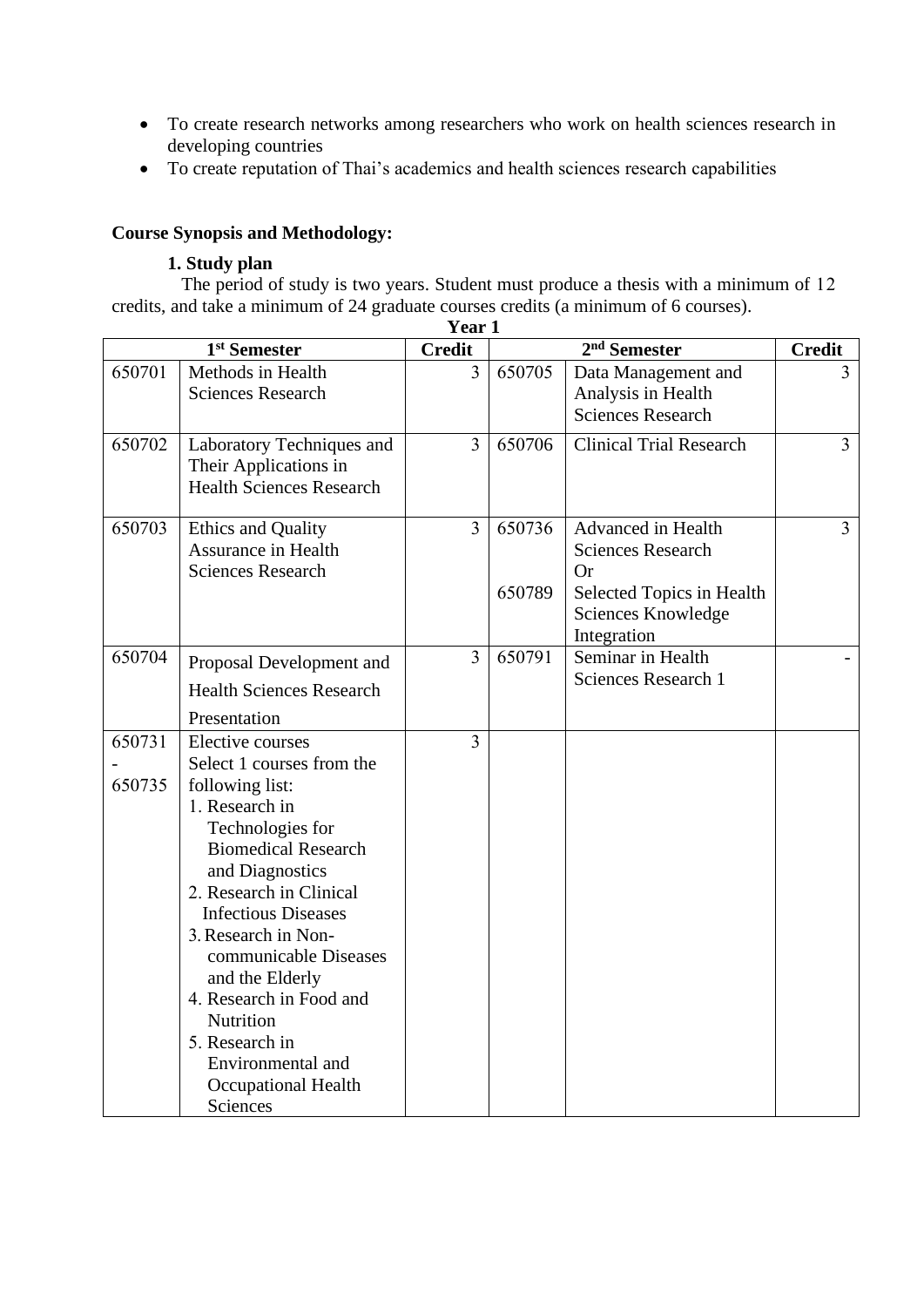| <b>Year 2</b>            |                                          |        |                          |                     |               |
|--------------------------|------------------------------------------|--------|--------------------------|---------------------|---------------|
| 3 <sup>rd</sup> Semester |                                          | Credit | 4 <sup>th</sup> Semester |                     | <b>Credit</b> |
| 650792                   | Seminar in Health<br>Sciences Research 2 |        | $-1650799$               | Master's Thesis     |               |
| 650799                   | Master's Thesis                          |        |                          | Thesis defense      |               |
|                          | Report study result                      |        |                          | Report study result |               |
|                          | Total                                    |        |                          | Total               |               |

## **2. Course Content**

650789 RIHES

789

|        | (1) Required courses |                                                 | <b>Credits</b> |
|--------|----------------------|-------------------------------------------------|----------------|
| 650701 | <b>RIHES</b>         | Methods in Health Sciences Research             | 3              |
|        | 701                  |                                                 |                |
| 650702 | <b>RIHES</b>         | Laboratory Techniques and Their Applications    | 3              |
|        | 702                  | in Health Sciences Research                     |                |
| 650703 | <b>RIHES</b>         | Ethics and Quality Assurance in Health Sciences | 3              |
|        | 703                  | Research                                        |                |
| 650704 | <b>RIHES</b>         | Proposal Development and Health Sciences        | 3              |
|        | 704                  | <b>Research Presentation</b>                    |                |
| 650705 | <b>RIHES</b>         | Data Management and Analysis in Health          | 3              |
|        | 705                  | <b>Sciences Research</b>                        |                |
| 650706 | <b>RIHES</b>         | <b>Clinical Trial Research</b>                  | 3              |
|        | 706                  |                                                 |                |
|        | (2) Elective courses |                                                 |                |
| 650731 | <b>RIHES</b>         | Research in Technologies for Biomedical         | 3              |
|        | 731                  | <b>Research and Diagnostics</b>                 |                |
| 650732 | <b>RIHES</b>         | <b>Research in Clinical Infectious Diseases</b> | 3              |
|        | 732                  |                                                 |                |
| 650733 | <b>RIHES</b>         | Research in Non-communicable Diseases and       | 3              |
|        | 733                  | the Elderly                                     |                |
| 650734 | <b>RIHES</b>         | Research in Food and Nutrition                  | 3              |
|        | 734                  |                                                 |                |
| 650735 | <b>RIHES</b>         | Research in Environmental and Occupational      | 3              |
|        | 735                  | <b>Health Sciences</b>                          |                |
| 650736 | <b>RIHES</b>         | <b>Advanced in Health Sciences Research</b>     | 3              |
|        | 736                  |                                                 |                |

Selected Topics in Knowledge Integration

3

Health Sciences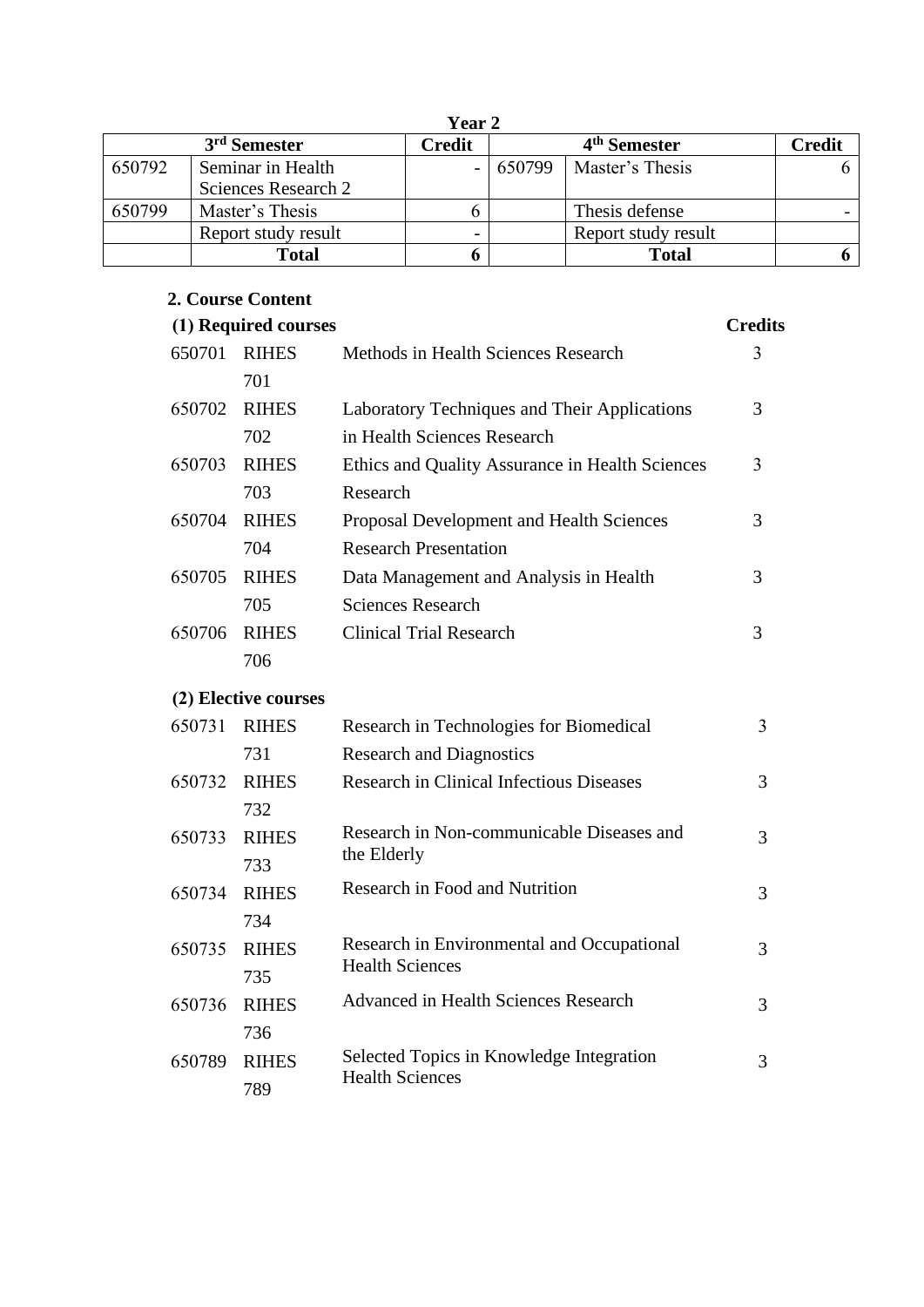| $(3)$ Thesis |                        |                                       |    |  |  |
|--------------|------------------------|---------------------------------------|----|--|--|
| 650799       | <b>RIHES</b>           | Master's Thesis                       | 12 |  |  |
|              | 799                    |                                       |    |  |  |
|              | (4) Non-credit Courses |                                       |    |  |  |
| 650791       | <b>RIHES</b>           | Seminar in Health Sciences Research 1 |    |  |  |
|              | 791                    |                                       |    |  |  |
| 650792 RIHES |                        | Seminar in Health Sciences Research 2 |    |  |  |
|              | /Y)                    |                                       |    |  |  |

## **3 Learning management during the concerned COVID-19 pandemic:**

The program will be flexible to cope with the uncertainty of COVID-19 situations as well as changing regulations. All teachings can be switched from onsite to online if needed as the program has already been equipped with necessary IT appliances. RIHES staff who are health professionals can also be in control of any related incidents if it happens. These are to make sure that the trainees are safe while all academic goals are achieved.

## **Graduation Conditions:**

- 1. Pass foreign language requirement.
- 2. Complete all requirements set by the program.
- 3. Archive an accumulated grade point average (GPA) of at least 3.00 for all courses taken, and a GPA of not less than 3.00 for the chosen course in the field of specialization.
- 4. Successfully pass thesis examination
- 5. At least 1 master's thesis work or a part of master's thesis work, in which the student is the first author, must be published or at least accepted to be published in a peer-reviewed international journal which is indexed in PubMed or Scopus database or the student publish at least 1 full paper in an international conference proceeding which is accepted by the field of study.
- 6. Meet the qualifications outlined in the Chiang Mai University Regulations on Student Honors, 2007.

## **Applicant Qualifications:**

#### **1. English Proficiency test**

The applicant is required to submit official evidence of English-language proficiency test scores from one of these tests:

- $CMU-erEGs > 65$
- $IELTS > 5.5$
- $TOEFI ITP > 523$
- $TOEFL-CBT > 193$
- $TOEFL-IBT > 69$
- $CU-TEP > 65%$
- $TU-GET > 65\%$ \*
- $KU-EPT > 65\%*$
- $DynEd > 3.0$  (CEFR = C1)
- CMU e-Grad  $> 65\%$

#### Remarks:

1. According to announcement of the institute, the score must be not less than the specified percentage from the total score.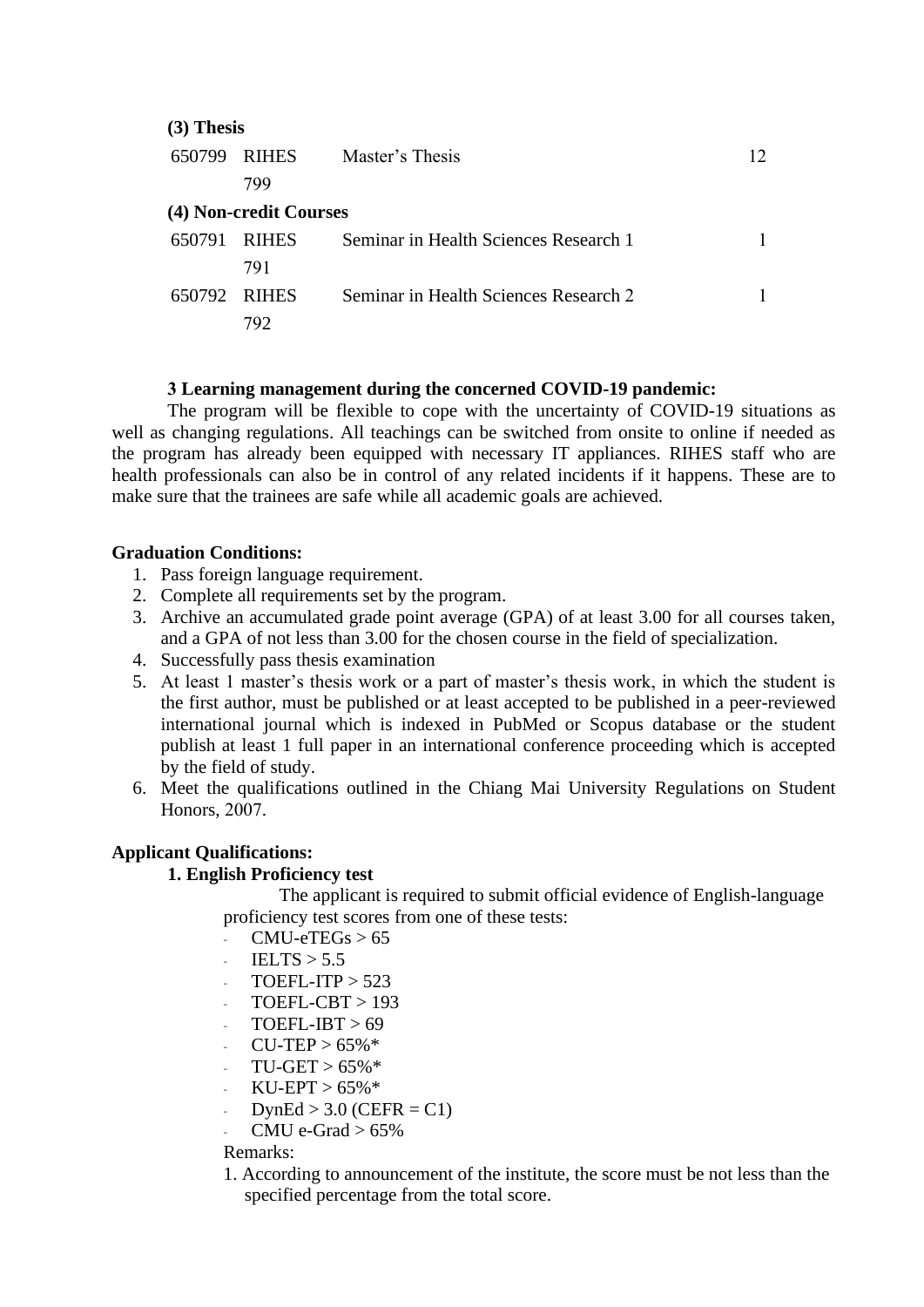- 2. An applicant who has a lower score criteria will be considered by the program admission/management committee.
- 3. Score of English-language proficiency test must not be later than 2 years at the date submitted to the Graduate School of Chiang Mai University and it can be used in all related activities until graduation.

## **2. Qualifications**

The applicant must hold a Bachelor's degree in the field of Health Sciences or related science fields with a minimum grade point average (GPA) of 2.5. Other qualifications apart from those mentioned will be given according to the discretion of the program management committee.

## **Document Required:**

1. Completed TIPP application form

(Download at:http://www.tica.thaigov.net/main/en/relation/75500-TIPP-Application-form.html)

- 2. Medical report
- 3. Transcript of Bachelor's degree
- 4. Certificate of Bachelor's degree
- 5. English test score
- 6. Recommendation Letter (At least 3 people)
- 7. Thesis proposal or other documents (As university request)
- 8. Copy of Passport
- 9. A Copy of the document certifying name or surname changing or document of marriage registration (if any)
- 10. Recent photograph (\*passport size, \*\* no hat or sunglasses)

All forms are duly filled out and endorsed by the candidates' supervisor and the National Focal Point for International Development Cooperation. All of related documents must be in English.

## **Contacts:**

- 1. Applicant will be able to choose an area of concentration from one of the following;
	- Food and Nutrition
		- Contact person: Dr. Sakaewan Ounjaijean (sakaewan.o@cmu.ac.th)
	- Clinical Infectious Diseases

Contact person: Dr. Natthapol Kosachunhanan, M.D. (natthapol.ko@cmu.ac.th) - Molecular and Cell biology

Contact person: Dr. Sayamon Hongjaisee (sayamon.ho@cmu.ac.th)

- Non-communicable Diseases and the Elderly

Contact person: Dr. Kanokwan Kulprachakarn (kanokwan.kul@cmu.ac.th)

- Environmental and Occupational Health Sciences

Contact person: Lect. Dr. Surat Hongsibsong (surat.hongsibsong@cmu.ac.th)

- 2. For further information on the graduate education and benefit of awardees, please contact:
	- 1. Name: Assoc. Prof. Dr. Kriengkrai Srithanaviboonchai, MD MPH
		- Title: Head of School of Health Sciences Research
		- Email: kriengkrai@rihes.org
	- 2. Name: Mrs. Nattaluck Buranasilapin
		- Title: Supporting staff (Academic activities, regulation and policies)
		- Email: nattaluck.b@cmu.ac.th